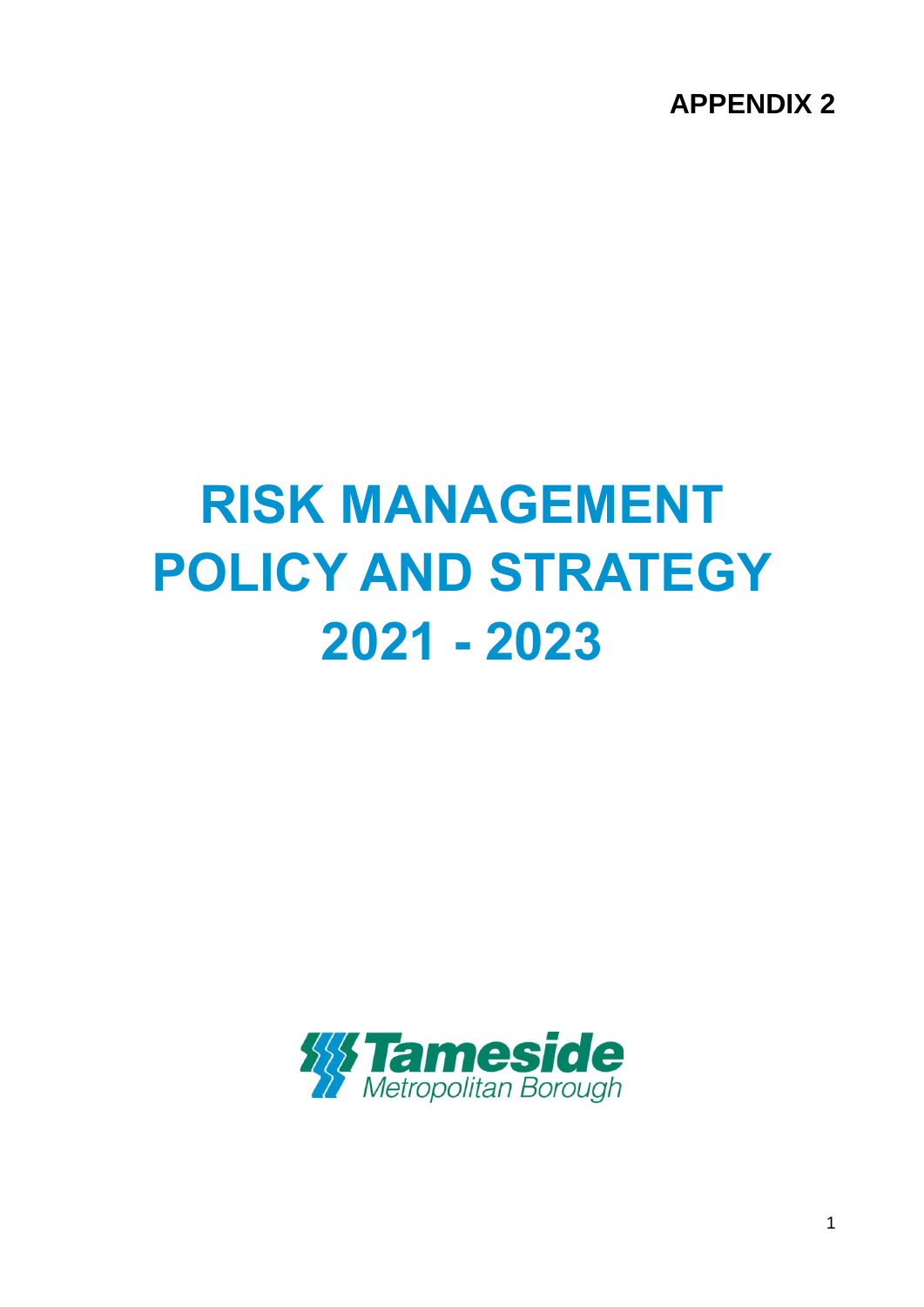# **CONTENTS**

|                                                | Page No. |
|------------------------------------------------|----------|
| <b>Risk Management Policy</b>                  |          |
| 1. Definition of Risk Management               | 3        |
| <b>2. Policy Statement</b>                     | 3        |
| 3. Objectives                                  | 3        |
| 4. Responsibility for Risk Management          | 4        |
| <b>Risk Management Strategy</b>                |          |
| 1. Introduction                                | 5        |
| 2. The Benefits of Risk Management             | 5        |
| 3. The Risk Management Process                 | 6        |
| <b>3.1 Roles and Responsibilities</b>          | 6        |
| <b>3.2 Arrangements for Managing Risks</b>     | 6        |
| <b>3.3 Monitoring Risks</b>                    | 7        |
| <b>3.4 Training and Communication</b>          | 8        |
| 3.6 Review of the Risk Management Strategy     | 8        |
| <b>4. Risk Appetite</b>                        | 9        |
| <b>5. Risk Maturity</b>                        | 9        |
| <b>6. Partnerships</b>                         | 9        |
| <b>7. Insurance Cover</b>                      | 10       |
| <b>8. Conclusion</b>                           | 10       |
| <b>Appendix A - Roles and Responsibilities</b> | 11       |
| <b>Appendix B - Risk Management Guidelines</b> | 12       |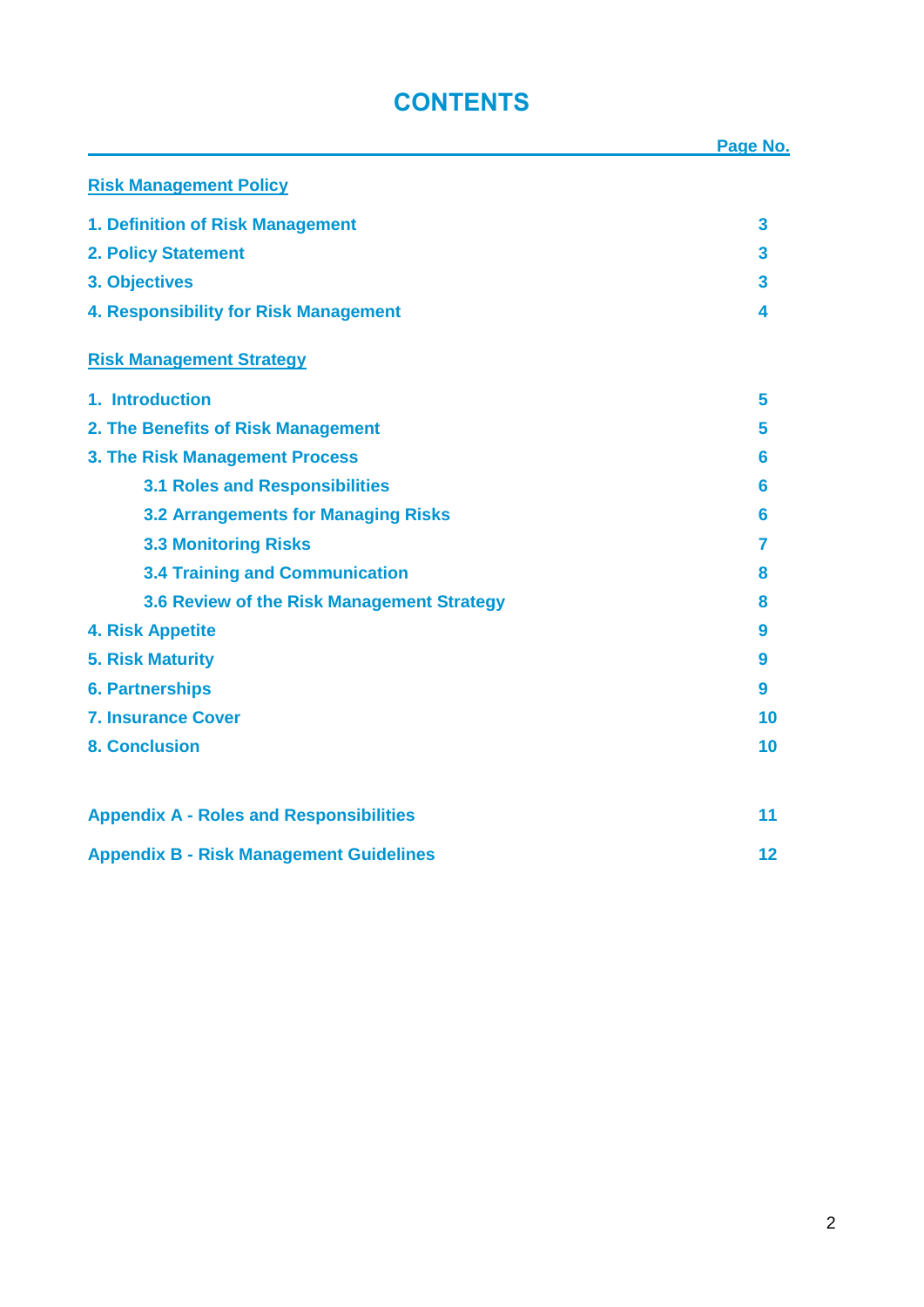#### **RISK MANAGEMENT POLICY STATEMENT**

#### **1. DEFINITION OF RISK MANAGEMENT**

"All activities of an organisation involve risks. Risk management aids decision making by taking account of uncertainty and its effect on achieving objectives and assessing the need for any actions"\*. To control the risks an appropriate risk management process should be in place which requires "\*identification and analysis of risks, evaluating their likelihood and potential impact to determine the most effective methods of controlling them, or responding to them. It is a means of maximising opportunities and minimising the costs and disruption to an organisation caused by undesired events"\*.

#### **2. POLICY STATEMENT**

The Council recognises that it has a responsibility to reduce and control risks effectively in order to manage its assets and liabilities, protect its employees and community against potential losses, minimise uncertainty in achieving its goals and objectives and maximise the opportunities to achieve its vision.

The Council is aware that risks can never be eliminated fully and it has in place a strategy that provides a structured, systematic and focused approach to managing risk. However, risk management is not about being 'risk averse', it is about being 'risk aware'. Some amount of risk taking is inevitable and necessary if the Council is to achieve its objectives. By being 'risk aware', the Council is in a better position to avoid threats, take advantage of opportunities and ensure its objectives and goals are realised.

Risk management is an integral part of the Council's corporate governance arrangements and has been built into the management processes as part of the Council's overall framework to deliver continuous improvement.

#### **3. OBJECTIVES**

The objectives of the Council's risk management strategy are to: -

- Effectively manage potential threats and opportunities to the Council achieving its strategic objectives;
- Minimise the impact and/or likelihood of risks occurring in order to prevent death, injury, damage and losses, and reduce the cost of risk;
- Minimise the impact and/or likelihood of risks that could damage the reputation of and public confidence in the council;
- Raise awareness of risk management to all members and staff, making it an integral part of their thinking and actions and integrate risk management into the culture of the Council and its processes;
- Ensure a robust framework is in place to identify, assess and manage the risks facing the Council;
- Anticipate and respond to changing social, economic, environmental and legislative requirements;
- Inform policy and operational decisions by identifying risks and their likely impact and thereby improve use of resources.

\_\_\_\_\_\_\_\_\_\_\_\_\_\_\_\_\_\_\_\_\_\_\_\_\_\_\_\_\_\_\_\_\_\_\_\_\_\_\_\_\_\_\_\_\_\_\_\_\_\_\_\_\_\_\_\_\_\_\_\_\_\_\_\_\_\_\_\_\_\_\_\_\_\_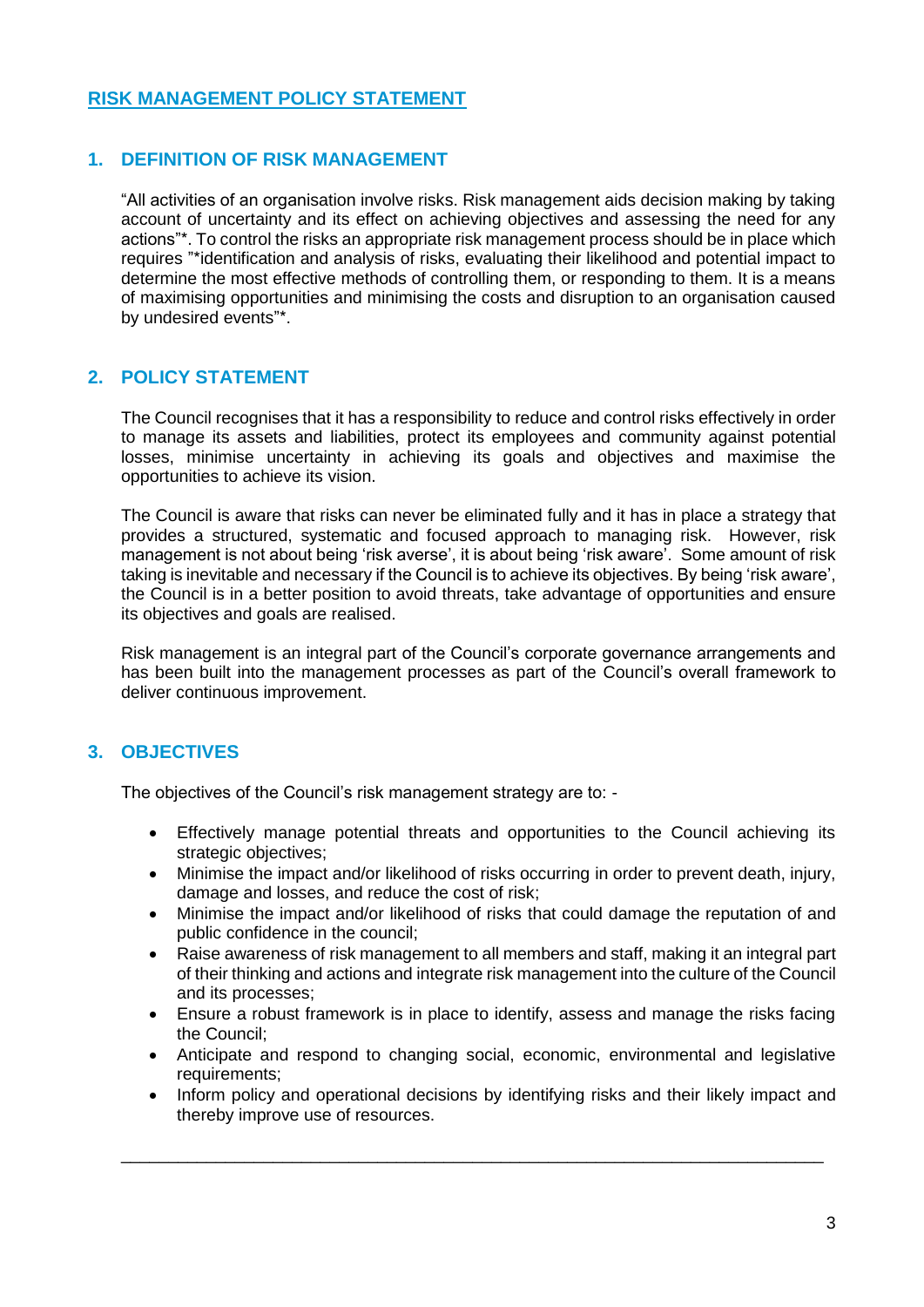These objectives will be achieved by: -

- Establishing clear roles, responsibilities and reporting lines within the Council for risk management;
- Maintaining risk registers at Corporate and Service levels, with risks linked to the Council's corporate, operational and partnership objectives;
- Reporting of risks to Service-level Management, Single Leadership Team (SLT) and the Audit Panel to ensure risk management is an integral part of Council management and decision-making;
- Ensuring the knowledge and skills of those engaged with the risk management process meet best practice by providing risk management training and awareness sessions;
- Purchasing insurance for those risks, which cannot be avoided or reduced further, always retaining risk where this is economically attractive;
- Effective communication with, and the active involvement of, employees in the risk management process, and
- Monitoring arrangements on an ongoing basis.

The Risk Management Strategy details how the above points are managed and implemented within the Council.

#### **4. RESPONSIBILITY FOR RISK MANAGEMENT**

The Council recognises that it is the responsibility of all members and employees to have regard for risk in carrying out their duties. If uncontrolled, risk can result in a drain on resources that could better be directed to front line service provision and to the meeting of the Council's objectives and community needs.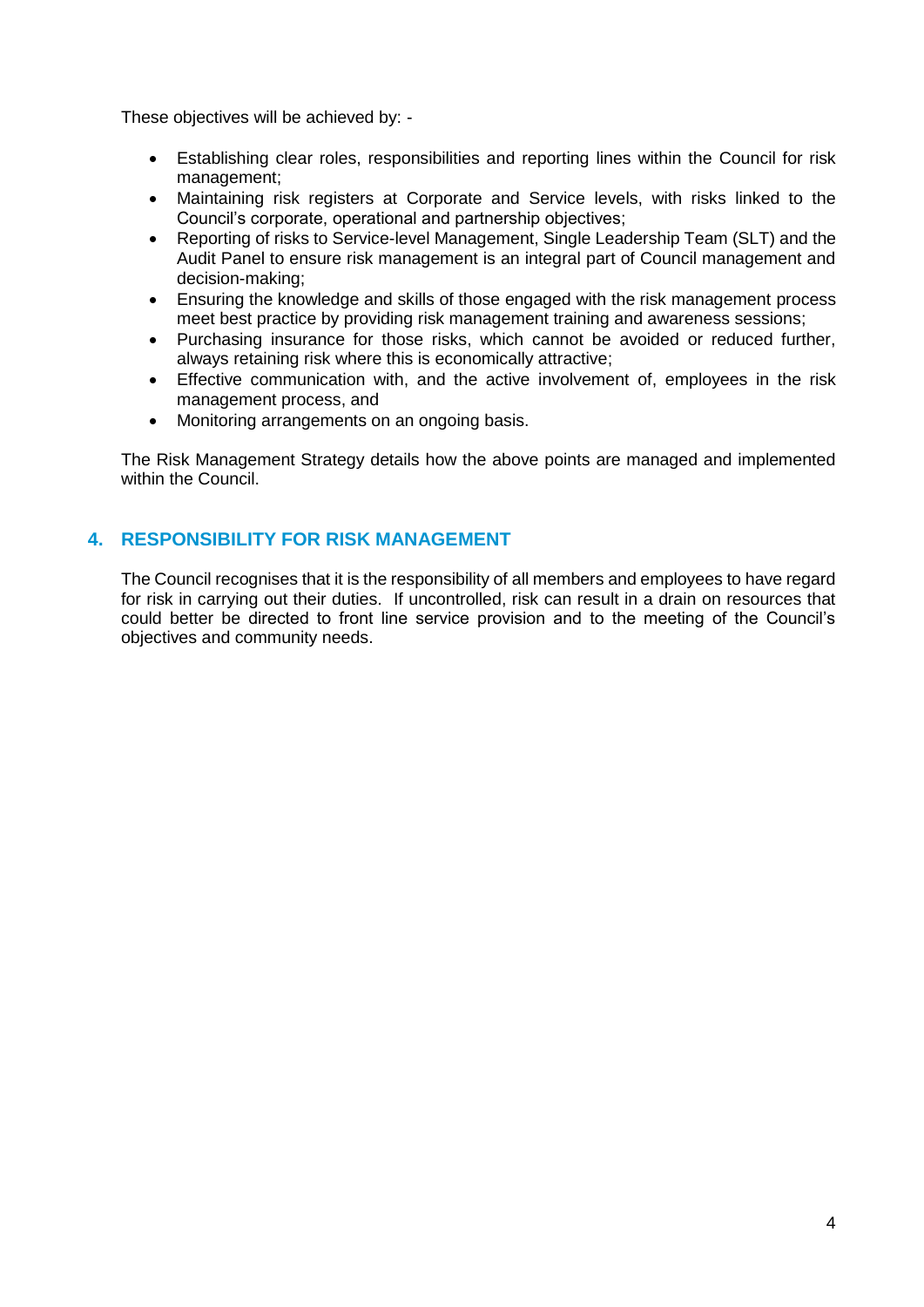#### **RISK MANAGEMENT STRATEGY**

#### **1. INTRODUCTION**

The Council provides a wide range of services. It is important that we manage risks effectively to prevent death, injury, operational disruption, reputational damage, and protect and preserve our assets from loss or damage that may affect our ability to provide the services to the residents of the Borough.

The aim of this Risk Management Strategy is to provide an effective framework whereby, having identified and evaluated its risks, the Council can design and implement appropriate measures to reduce the impact of those risks, where it would be cost-effective to do so. The explicit and measured acceptance of residual risk represents the Council's risk appetite; the objective is not to eliminate risk totally from service delivery and central support activities but to manage them.

The following methodology describes how to manage the threats and enhance the opportunities to support the efficient achievement of the aims and objectives of the Council -

- Identify all potential areas of loss;
- Analyse the likelihoods and impacts of these risks;
- Work out how to mitigate or control the potential losses; and
- Continually review what we do to make sure our actions are effective.

#### **2. THE BENEFITS OF RISK MANAGEMENT**

Effective risk management will deliver a number of tangible and intangible benefits to individual services and to the Council as a whole: -

- **Improved strategic management**
	- o Greater ability to deliver against objectives and targets
- **Improved operational management**
	- o Reduction in interruptions to service delivery
	- o Reduction in managerial time spent dealing with the consequences of a risk event having occurred
	- $\circ$  Improved health and safety of those employees and those affected by the Council's undertakings
	- o Increased effectiveness of change projects and programmes

#### **Improved financial management**

- $\circ$  Better informed financial decision making
- o Enhanced financial control
- $\circ$  Reduction in financial costs associated with losses due to service interruption, compensation payments and litigation etc.
- o Reduction in insurance premiums

#### **Improved customer services**

 $\circ$  Minimal service disruption to customers and a positive external image as a result of all of the above.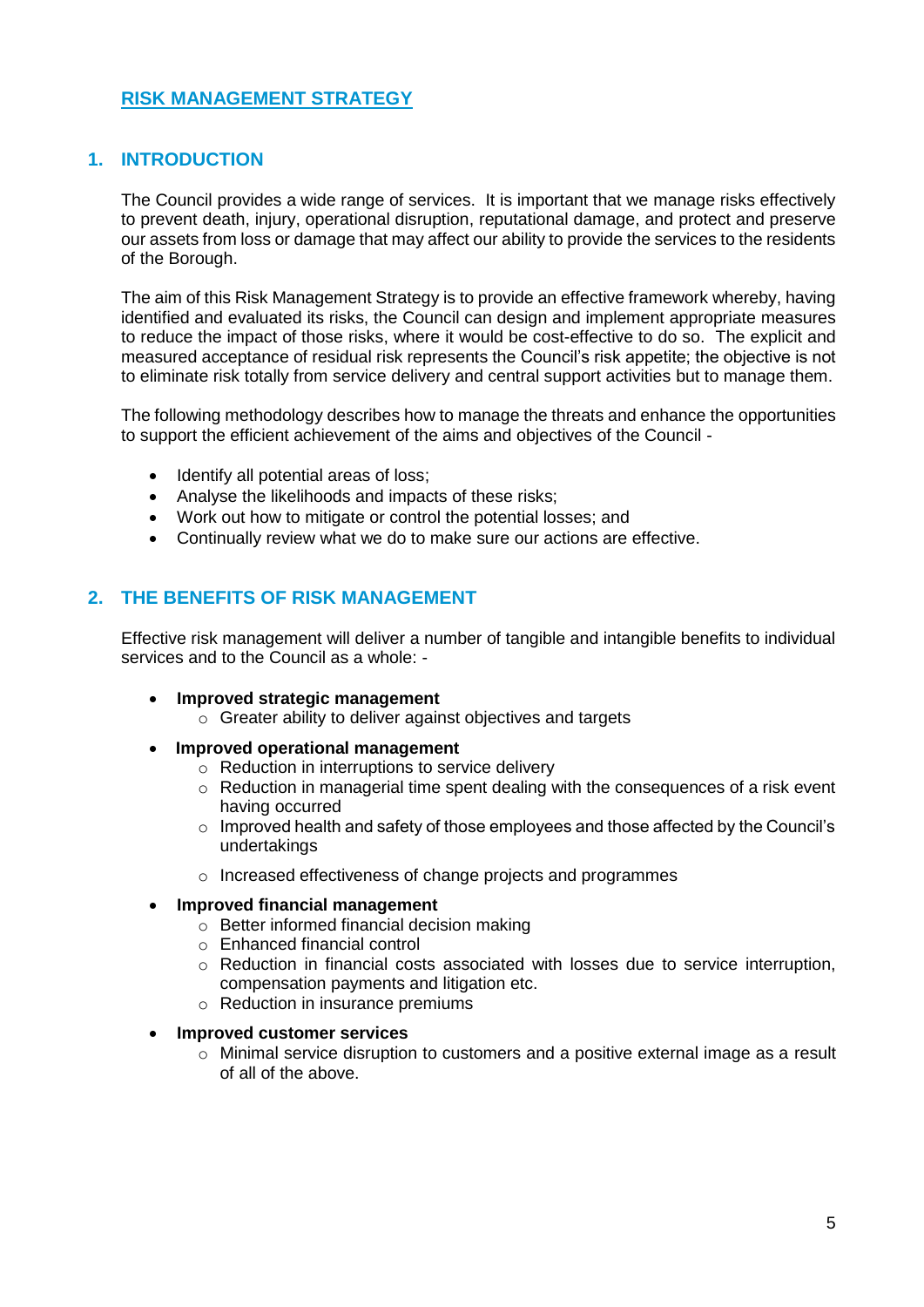#### **3. THE RISK MANAGEMENT PROCESS**

The purpose of the strategy is to ensure a consistent and structured approach to risk management across the whole Council and that the objectives identified in the Risk Management Policy are achieved. This will be delivered by the following: -

#### **3.1 Roles and Responsibilities**

Identifying and allocating roles and responsibilities for Risk Management is essential if the strategy is to be developed, implemented, embedded and reviewed effectively. All roles are outlined in **Appendix A**, however, the key roles involved in directing and leading the risk management process to ensure that it is fully embedded in the culture of the Council are detailed below: -

- **Executive Member (Finance and Economic Growth)** . As part of his Portfolio he has the responsibility to lead, monitor, have oversight and where necessary to take decisions about policy/strategy and provision of corporate finance functions including Internal Audit, Risk Management and Insurance.
- **The Audit Panel** considers the effectiveness of the authority's risk management arrangements, the control environment and associated anti-fraud, bribery and corruption arrangements. It also approves the Risk Management Policy and Strategy, seeks assurance over the top level ownership and accountability for risks, and seeks assurances that action is being taken on risk related issues identified by auditors and inspectors;
- **The Director of Finance and the Assistant Director of Finance,** supported by the Head of Risk Management and Audit Services, will ensure that all managers are aware of their responsibility for Risk Management, by regularly attending the Single Leadership Team to provide updates on new risk exposures and changes to the risk management process to ensure we keep pace with recommended best practice.
- **The Single Leadership Team** will consider risk management on a regular basis, ensuring that information and shared learning is disseminated within their service areas and requesting risk presentations from managers responsible for managing the corporate risks. It also regularly reviews the Risk Management Policy and Strategy to ensure it underpins the Council's strategy and objectives, allocates resources to address top risks, and creates a culture where risk management is promoted.
- **The Head of Risk Management and Audit Services/Risk, Insurance and Information Governance Manager** will be responsible for the coordination of advice and support including the identification of training requirements and for highlighting any significant new or worsening risks to SLT or the Audit Panel for review and action.

#### **3.2 Arrangements for Managing Risks**

To manage risks effectively, they need to be systematically identified, analysed, controlled and monitored.

The Risk Management Guidelines including the Risk Register Template are detailed in **Appendix B**. The Template is versatile and can be used to record risks at many levels:-

- Corporate
- Directorate/AD
- Service Unit
- Projects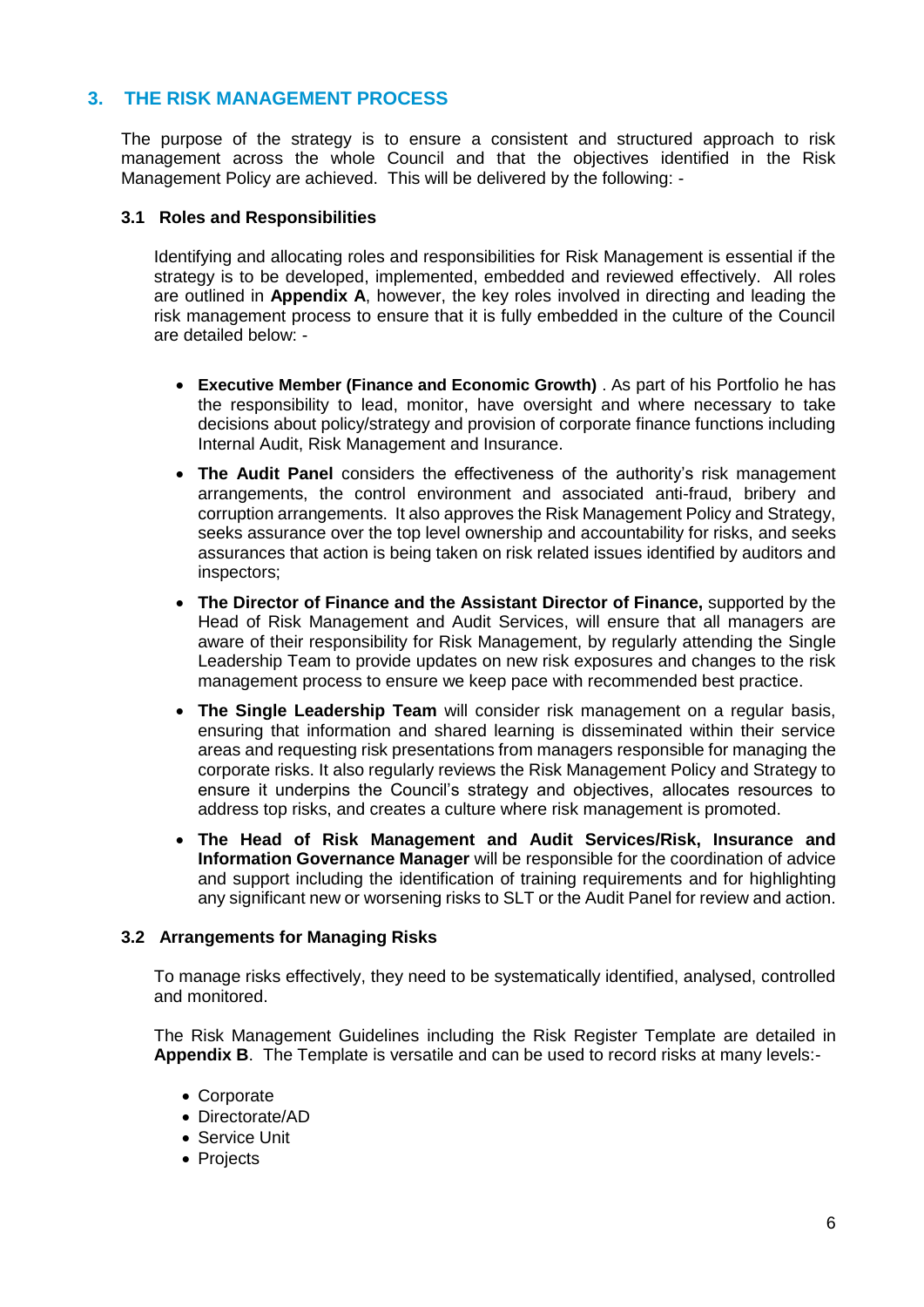The information detailed in the risk register is detailed below:-

- Risk Number
- **Organisation**
- Date Added to Risk Register
- Risk Description
- Description of Impact (Consequence)
- Risk Category
- Inherent Impact and Likelihood Scores
- Inherent Risk Rating
- Controls in place to Mitigate Risk
- Evaluation of Controls Residual Impact and Likelihood Scores
- Residual Risk Rating
- Direction of Travel
- Risk Owner
- Responsible AD/SUM
- Proposed Actions (Including resulting benefits and cost)
- Responsible Officer
- Target Date for Proposed Action

Managers have the responsibility to record their business specific risks within an Operational Risk Register prepared for their own service area, no prescribed operational risks have been provided for evaluation.

It is the responsibility of all managers to enter their risks into the risk register template and regularly review and update them. Corporate risks will be recorded and updated by the Risk Management and Audit Service under the direction of the Single Leadership Team.

#### **3.3 Monitoring Risks**

Progress in managing risks will be monitored and reported on by the following: -

#### **Risk Management and Audit**

The risks recorded in the Risk Register Templates will be reviewed and challenged to ensure that risks have been captured in relation to the specific service area or unit and also to identify any potential areas, which require support or training.

#### **Single Leadership Team**

The Single Leadership Team will receive quarterly reports on the Corporate Risk Register and any significant operational/service risks and call managers to account to challenge and learn from risk management experience across the council.

#### **Audit Panel**

The Audit Panel receives quarterly progress reports including the Corporate Risk Register providing an update for members on risk management activities to enable them to challenge the risk management process in place in order to ensure that risks are being properly managed across the Council.

Internal Audit will carry out reviews of the Council's risk management arrangements to provide independent assurance as to their effectiveness. In view of the Head of Risk Management and Audit Services key role in risk management, the audit will either be undertaken under the auspices of the Assistant Director of Finance or via a peer review from another GM local authority.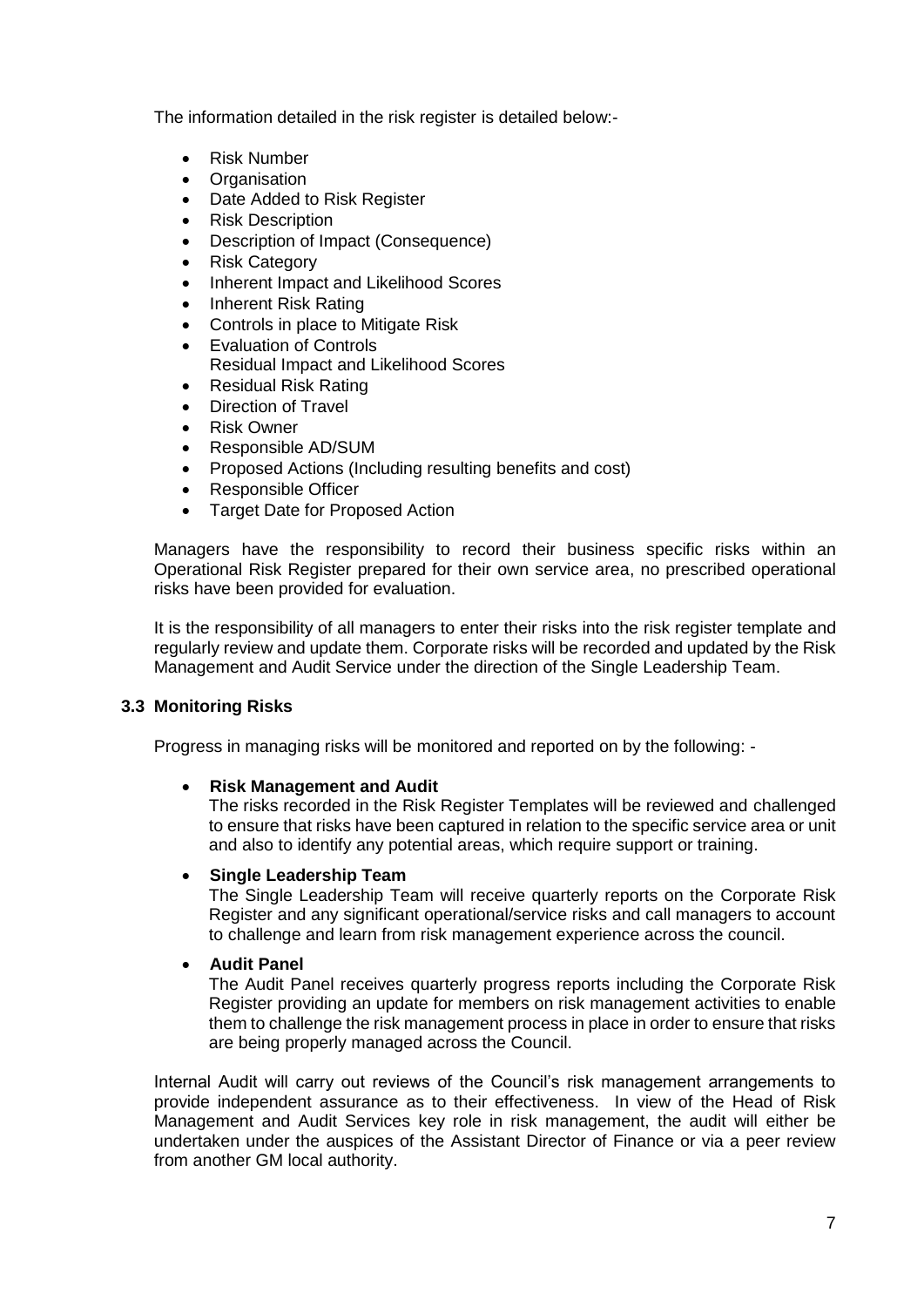Internal Audit has adopted a risk based approach and is therefore giving assurance that risks are being identified, assessed and managed constantly throughout the year whilst delivering the Annual Audit Plan.

The Head of Risk Management and Audit Services reviews the Corporate Risk Register as part of the audit planning process to ensure that the corporate risks are used to inform the Internal Audit Plan.

#### **3.4 Training and Communication**

Training in risk management methodology and techniques will be provided to those officers with direct responsibility for and involvement in leading and directing the risk management process across the Council, i.e. representatives from: -

- Risk Management and Insurance
- Internal Audit
- Single Leadership Team
- Assistant Director Group
- Service Unit Managers

Risk Management training will be provided for all managers/officers responsible for managing risks via risk workshops and/or by one to one support sessions to further embed the risk management process.

The Risk Management and Audit Service will also provide advice and support to managers, for specific projects or undertakings to ensure the management of risks and discuss any implications for insurance cover as some policies have specific requirements that have to be adhered to.

Training in relation to risk management is also delivered corporately and in service areas, examples of these courses are: -

- Managing Safely
- Working Safely
- Moving and Handling Course (Adult Services)
- Food Hygiene and Infection Control (Adult Services)
- Stress Management

Risk awareness is a built in part of the audit process as all audits are undertaken on a risk basis and therefore the management of risks is a continual process.

Risk Management awareness sessions for all members and in particular the members of the Audit Panel will be reviewed and delivered in consultation with Training and Organisational Development.

#### **3.5 Review of Risk Management Strategy**

This strategy will be reviewed biennially to ensure that it is still relevant and meets the requirements of the Council, its staffing structures and services and takes into account the dynamic nature of risk management.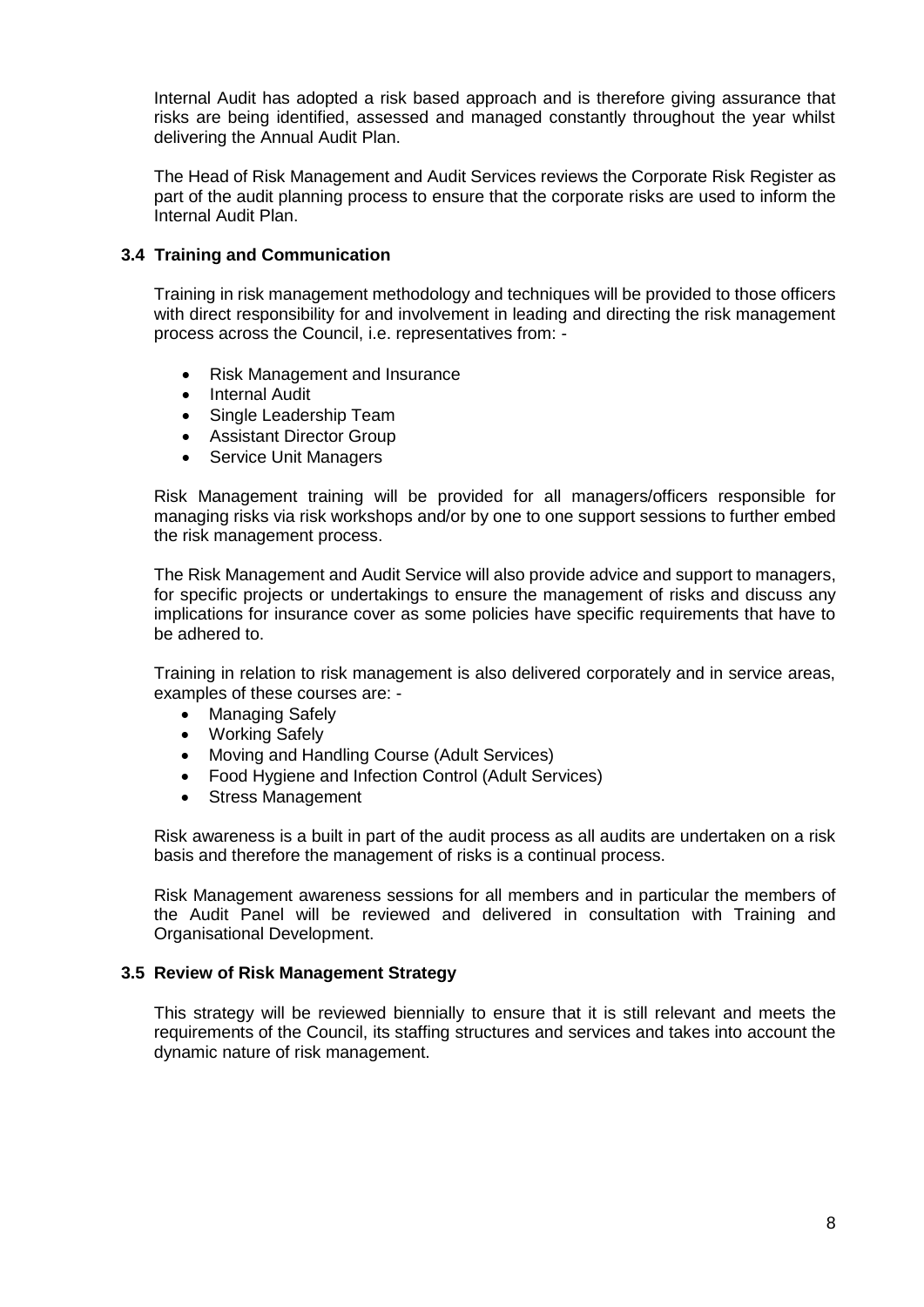#### **4. RISK APPETITE**

Risk appetite can be defined as "the amount and type of risk that an organisation is prepared to seek, accept or tolerate".

Generally organisational attitudes to risk, including public sector organisations, can be said to range across a spectrum of attitudes and appetites, ranging from:-

- Low Risk/Risk Averse here there is avoidance of any form of risk and uncertainty as a key organisational objective
- Medium Risk/Cautious here the organisation's preference is for safe delivery options that have a low degree of inherent risk
- High Risk/Risk-Seeking the organisation is innovative and chooses service delivery options offering higher customer satisfaction/quality despite greater inherent risk in these activities.

It is important to note that risk appetites may often vary across different types of risk at different times, and may even vary across directorates in these terms and that an organisation's overall risk appetite is often a composite or aggregate of these different risk appetites.

The current position for the Council is **Medium Risk/Cautious**

#### **5. RISK MATURITY**

The effectiveness of the Council's risk management systems, in identifying and managing their principal business risks, can be assessed against the five levels of risk maturity. These are as follows.

- Risk Naïve No formal approach developed for risk management.
- Risk Aware Scattered silo based approach to risk management.
- Risk Defined Strategy and policies in place and communicated. Risk appetite defined.
- Risk Managed Enterprise wide approach to risk management developed and communicated.
- Risk Enabled Risk management and internal control fully embedded in the operations.

The current position for the Council is **Risk Managed**.

#### **6. PARTNERSHIPS**

Working in partnership usually means that organisations will commit some level of resources, which may be significant, in terms of officer time or direct financial funding to develop and subsequently deliver the desired outcome.

Due to this level of commitment partnerships need to carefully consider the allocation of risks and ensure that these are duly recorded in case of future challenge. The Risk Register Template can be adopted for this purpose.

By using an identified Risk Management Strategy within a partnership, this will allow the risks of the Council to be mitigated as much as possible and support the objectives of the partnership towards a successful outcome.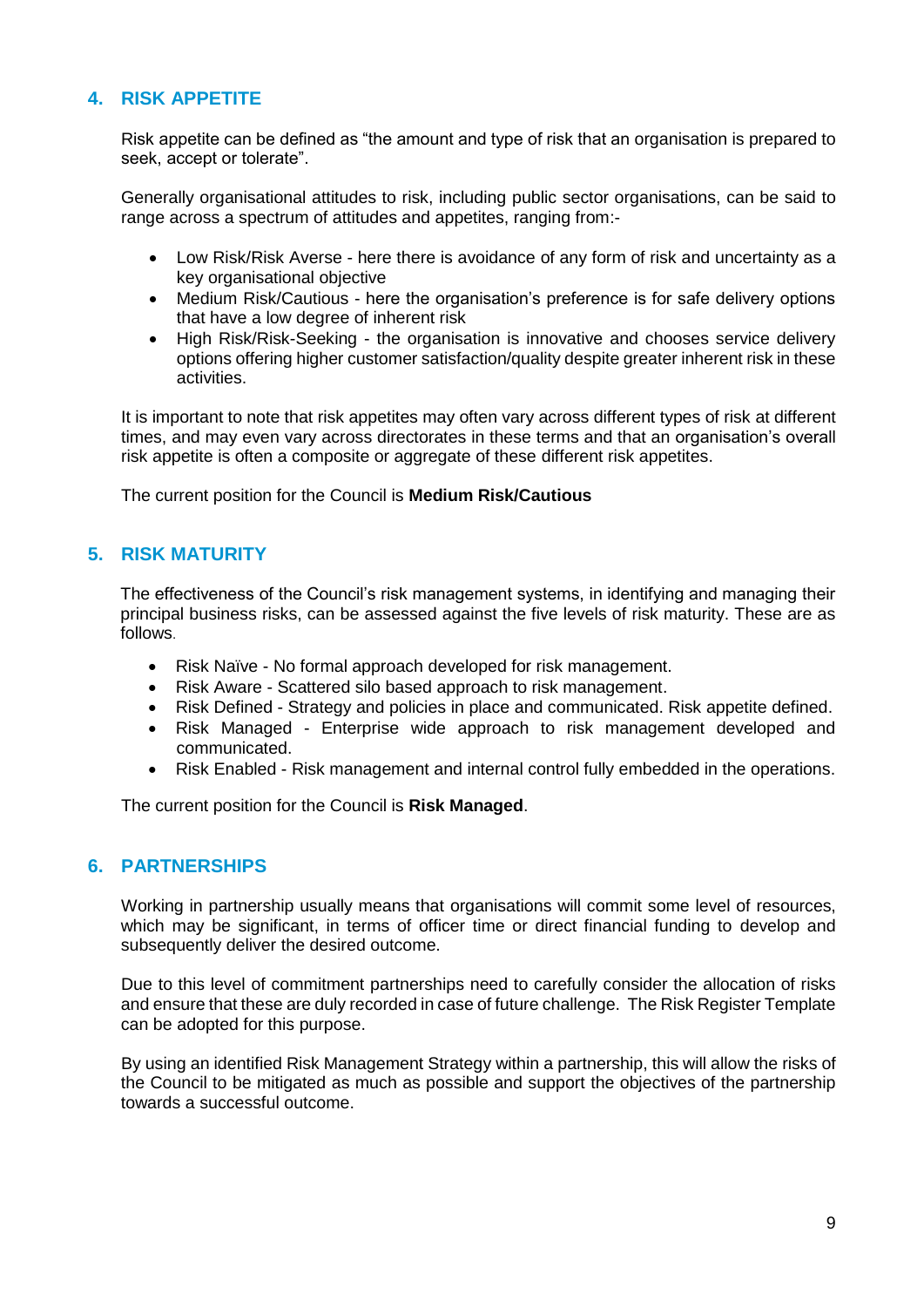#### **7. INSURANCE COVER**

The Risk Management and Audit Service procure insurance cover on behalf of the Council to allow the transfer of certain risks. Consultation takes place annually at the renewal stage with appropriate service area officers to ensure that the covers required are still relevant and that asset valuations included in the schedules are kept up to date and remain appropriate.

Advice and guidance is provided to managers/officers as and when required in relation to insurance risk transfer.

#### **8. CONCLUSION**

Risk Management is an important aspect to the effective overall management of the Council. It can benefit the achievement of objectives, whilst protecting the Council and community against preventable hazards.

In addition to offering cost savings it can also encourage innovation with undertakings on the basis that risks are identified and are reduced to acceptable levels, to ensure positive outcomes can be achieved.

Many of the skills and resources needed to manage risk effectively already exist within the Council. This strategy offers a structured approach, to assist with the process and support the application of the risk management methodology.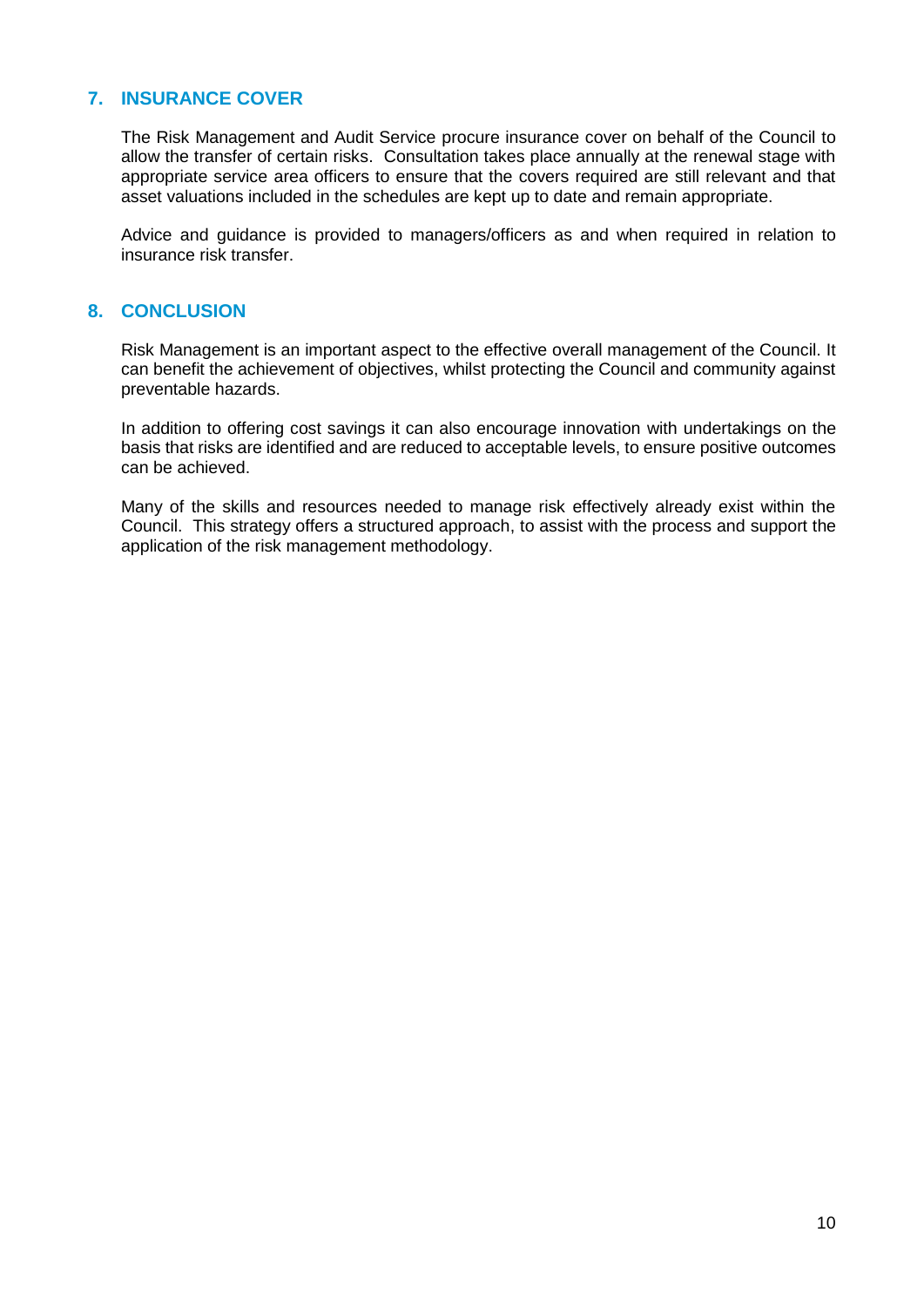## **ROLES AND RESPONSIBILITIES**

| <b>Group</b>                                                                                             | <b>Role</b>                                                                                                                                                                                                                                                                                                                                                                                                                                                                                                                    |
|----------------------------------------------------------------------------------------------------------|--------------------------------------------------------------------------------------------------------------------------------------------------------------------------------------------------------------------------------------------------------------------------------------------------------------------------------------------------------------------------------------------------------------------------------------------------------------------------------------------------------------------------------|
| <b>Strategic Decision Makers e.g. Elected</b><br><b>Members</b>                                          | To oversee the effective management of risk by<br>officers of the organisation.                                                                                                                                                                                                                                                                                                                                                                                                                                                |
| <b>Single Leadership Team</b>                                                                            | To ensure that the organisation manages risk<br>effectively through the development of a<br>comprehensive corporate strategy and consider<br>corporate risks affecting the organisation.                                                                                                                                                                                                                                                                                                                                       |
| <b>Head of Risk Management and</b><br>Audit/Risk, Insurance and Information<br><b>Governance Manager</b> | To support the organisation and its service areas<br>in the effective development and implementation<br>of risk management practices. To also highlight<br>any significant new or worsening risks to SLT or<br>the Audit Panel for review and action.                                                                                                                                                                                                                                                                          |
| <b>Internal Audit</b>                                                                                    | Review and audit of the risk management<br>strategy and systematic review of internal control<br>systems.                                                                                                                                                                                                                                                                                                                                                                                                                      |
| <b>Single Leadership Team/</b><br><b>Assistant Director Group</b>                                        | To share experience on risk, risk management<br>implementation<br>and<br>the<br>strategy<br>across<br>To monitor and review<br>organisation.<br>risk<br>registers. To also regularly review the Risk<br>Management Policy and Strategy to ensure it<br>underpins the Council's strategy and objectives,<br>allocates resources to address top risks, and<br>create a culture where risk management is<br>promoted.<br>To ensure that risk is managed effectively in each<br>service area within the agreed corporate strategy. |
|                                                                                                          |                                                                                                                                                                                                                                                                                                                                                                                                                                                                                                                                |
| <b>Service Unit Managers</b>                                                                             | To manage risk effectively in their particular<br>service areas and to report on how hazards and<br>risks have been<br>managed to the<br>Single<br>Leadership Team.                                                                                                                                                                                                                                                                                                                                                            |
| <b>Employees</b>                                                                                         | To manage risk effectively in their jobs and report<br>hazards/risks to their Service Unit Manager(s).                                                                                                                                                                                                                                                                                                                                                                                                                         |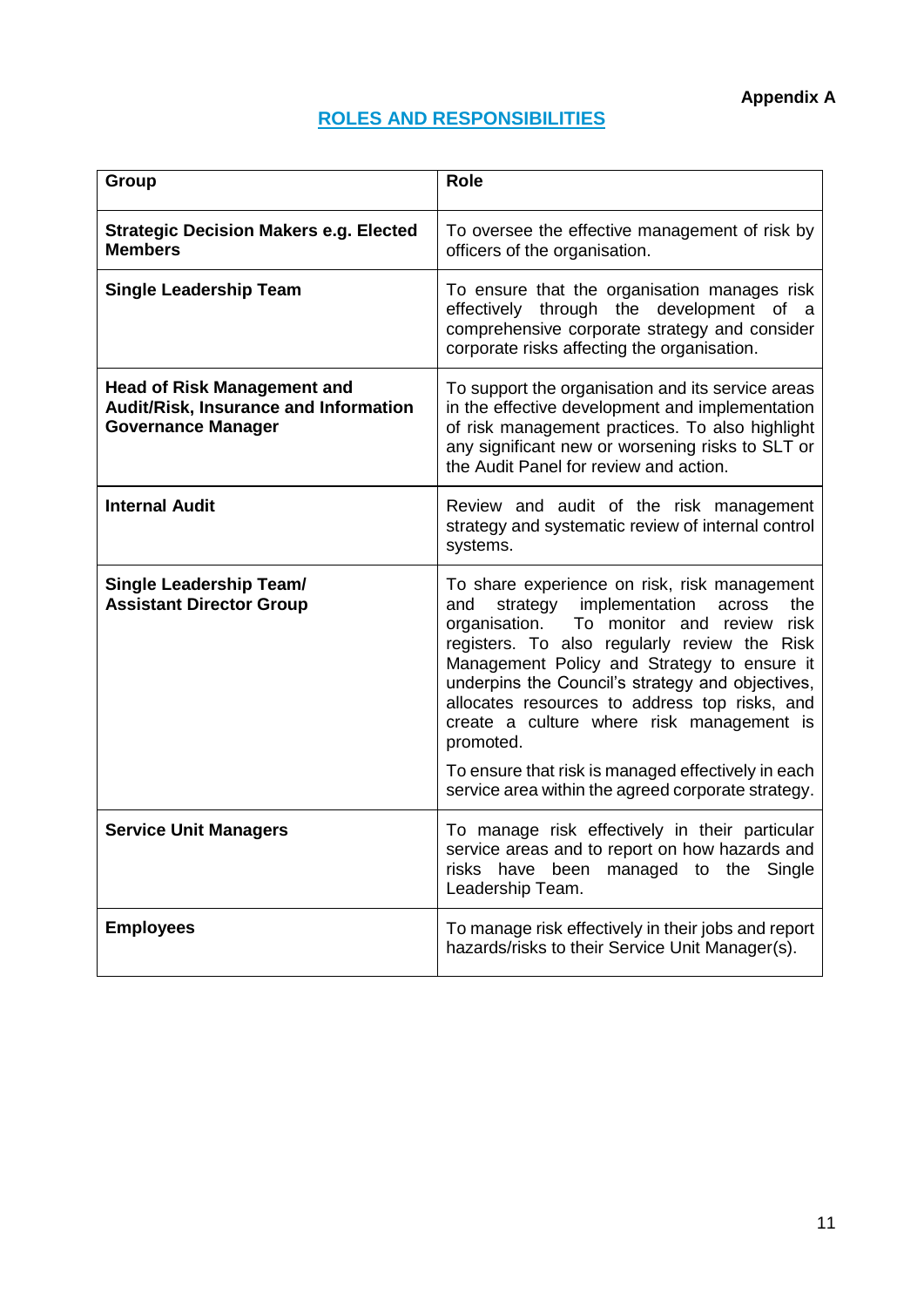### **RISK MANAGEMENT GUIDELINES**

#### **1 RISK MANAGEMENT CYCLE**

1.1 The 4 stages in the risk management cycle are illustrated in the diagram below:

#### **The Risk Management Cycle**



#### **2 RISK REGISTERS**

2.1 A risk register template has been developed in Excel for completion and it is attached below.



- 2.2 The Risk Register requires the following details:-
	- Risk No.
	- Organisation
	- Date Added to Risk Register
	- Risk Description
	- Description of Impact
	- Risk Category (Drop Down Box see 2.3 below)
	- Inherent Impact and Likelihood Scores (Drop Down Box see 2.3 below)
	- Inherent Risk Rating
	- Controls in Place to Mitigate Risks
	- Evaluation of Controls (Drop Down Box see 2.3 below)
	- Residual Impact and Likelihood Scores (Drop down Box see 2.3 below)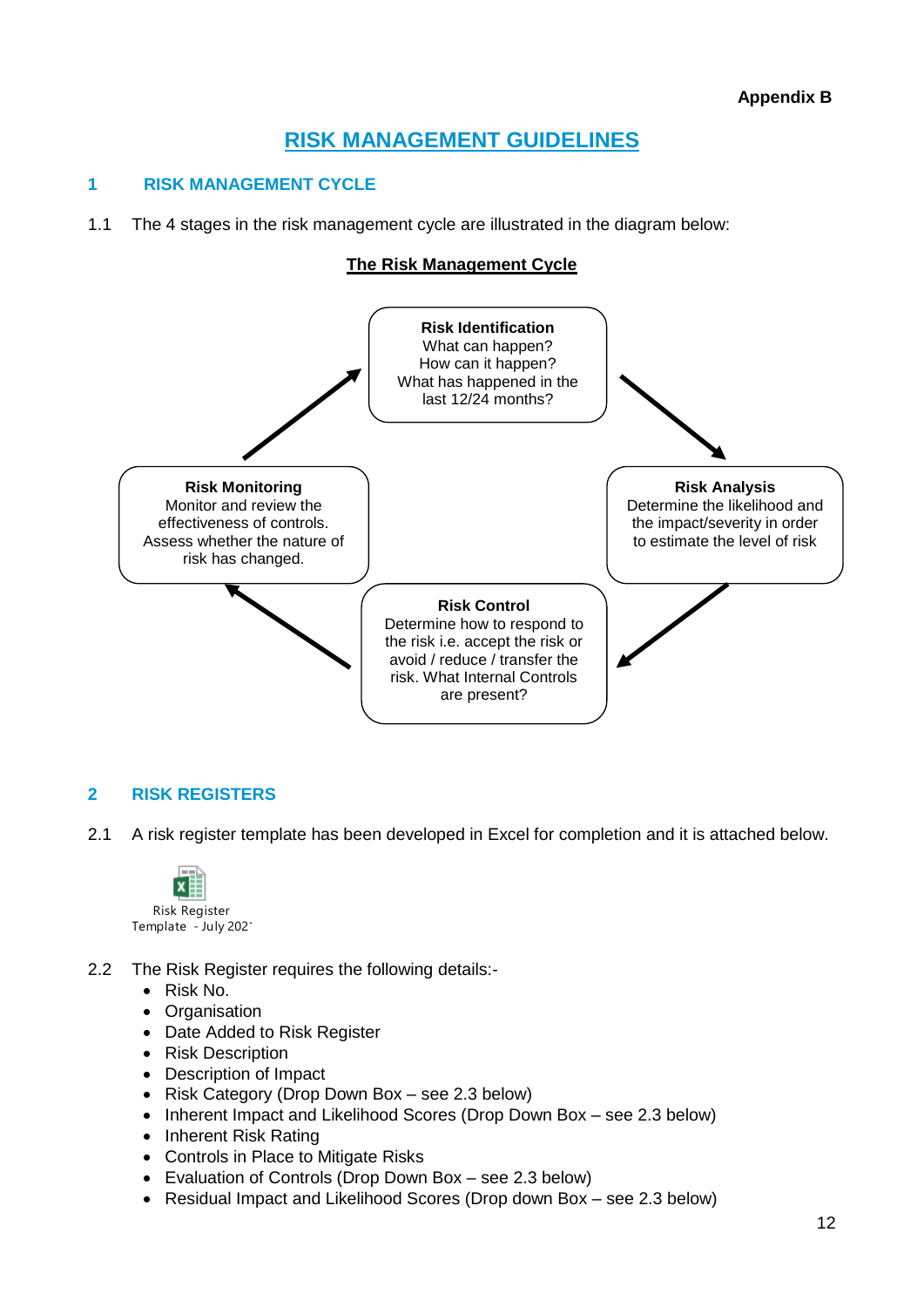- Risk Rating (Formatted cell to calculate and highlight risk category see 2.4 below)
- Direction of Travel
- Risk Owner
- Responsible AD/SUM
- **Proposed Actions (Include resulting benefit and costs)**
- **Responsible Officer**
- **Target Date for Proposed Action**

The **purple bullet points** only need to be completed if the controls are judged to be ineffective or the risk rating is high.

2.3 The Drop-Down Box contents are as follows:-

| <b>Evaluation of Controls</b> | <b>Impact</b> | Likelihood | <b>Risk Category</b> |
|-------------------------------|---------------|------------|----------------------|
| Ineffective                   |               |            | Political            |
| <b>Partially Effective</b>    |               |            | Economic             |
| <b>Effective</b>              |               |            | Social               |
|                               |               |            | Technological        |
|                               | 5             | 5          | Legislative          |
|                               |               |            | Environmental        |
|                               |               |            | Competitive          |
|                               |               |            | <b>Stakeholders</b>  |

2.4 The risk rating is arrived at by multiplying the impact score by the likelihood score. The cell within the spreadsheet is formatted so that the cell will be colour coded as shown below.

|                   |                                 |                               | <b>IMPACT</b>     |                    |                   |                                      |    |
|-------------------|---------------------------------|-------------------------------|-------------------|--------------------|-------------------|--------------------------------------|----|
|                   |                                 | Insignificant<br>(Negligible) | <b>Minor</b><br>2 | <b>Medium</b><br>3 | <b>Major</b><br>4 | <b>Major</b><br><b>Disaster</b><br>5 |    |
| <b>LIKELIHOOD</b> | <b>Almost</b><br><b>Certain</b> | 5                             | 5                 | 10                 | 15                | 20                                   | 25 |
|                   | <b>Very Likely</b>              | 4                             | 4                 | 8                  | 12                | 16                                   | 20 |
|                   | <b>Likely</b>                   | 3                             | 3                 | 6                  | 9                 | 12                                   | 15 |
|                   | <b>Unlikely</b>                 | 2 <sub>1</sub>                | $\overline{2}$    |                    | $6\phantom{1}$    | 8                                    | 10 |
|                   | <b>Very Low</b>                 |                               |                   | 2                  | 3                 |                                      | 5  |

#### **Inherent and Residual Risk Scores**

Both an Inherent Risk Rating and a Residual Risk Rating must be captured for every risk.

The Inherent Risk Rating is the gross score calculated on the basis that no control measures have been put in place, or that all controls are failing.

The Residual Risk Rating is the net score taking the positive effect of all existing controls into consideration.

The reduction in the Residual Risk Rating in comparison to the Inherent Risk Rating is a measure of the effectiveness of risk management controls.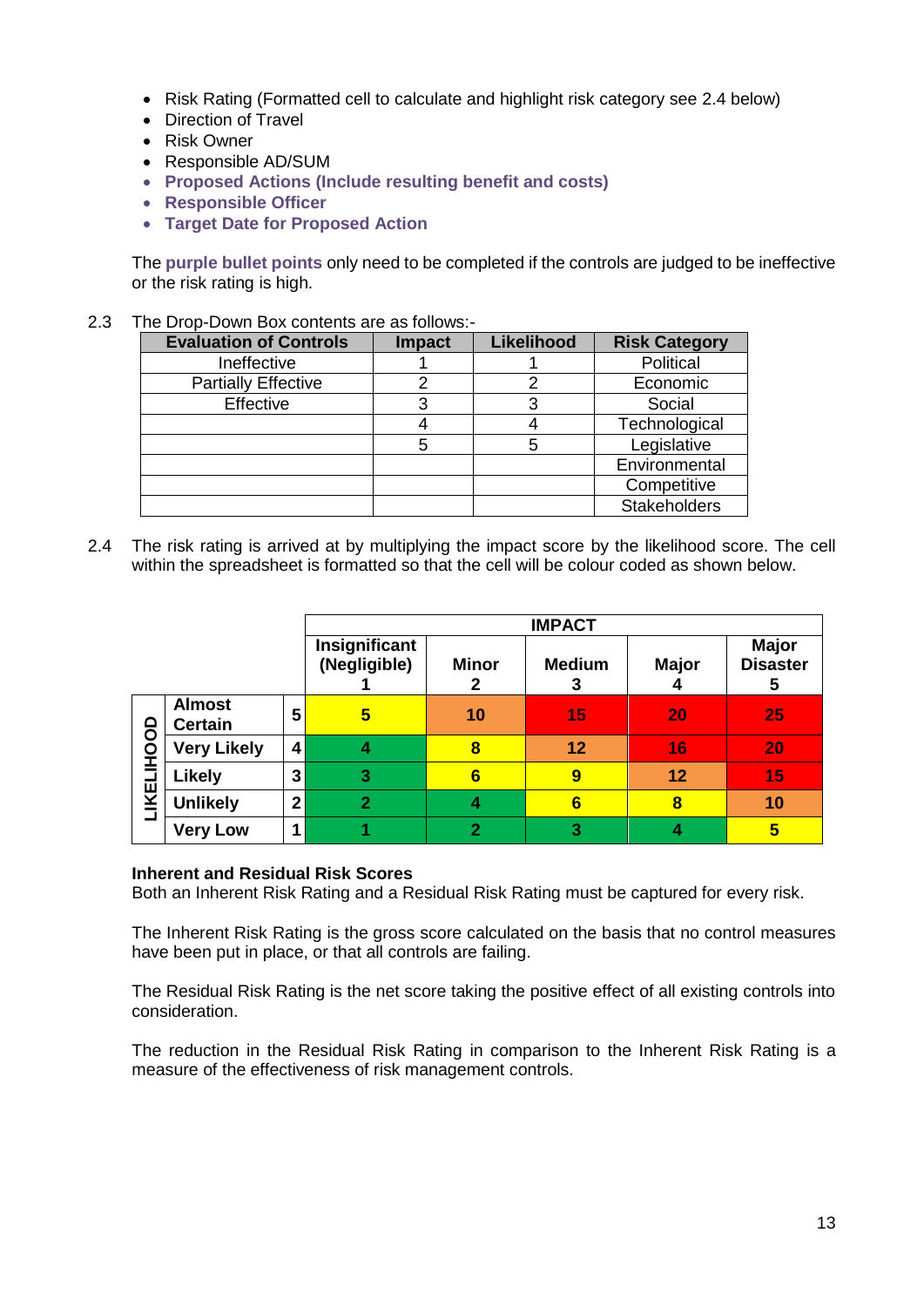#### 2.5 **Risk Scoring Descriptors**

Guidance on how to assess and determine which score to assign to both the impact and likelihood of each risk is provided below.

#### **Impact Scores**

| 1                       | <b>Very Low</b>           | No injuries beyond 'first aid' level, No significant disruption to service<br>capability, Unlikely to cause any adverse publicity, Low impact on a<br>strategic objective, Low impact on an operational objective, Can be<br>easily remedied, Low stakeholder concern, Damage to an individual's<br>property without any injury.                                                                                                                                                                       |
|-------------------------|---------------------------|--------------------------------------------------------------------------------------------------------------------------------------------------------------------------------------------------------------------------------------------------------------------------------------------------------------------------------------------------------------------------------------------------------------------------------------------------------------------------------------------------------|
| 2                       | <b>Minor</b><br>Impact    | Minor disruption to the achievement of a strategic objective, Minor<br>disruption to the achievement of an operational objective, Short term<br>effect which may be expensive to recover from. Creates minor<br>stakeholder concern, Minor injury to an individual or several people.                                                                                                                                                                                                                  |
| $\overline{\mathbf{3}}$ | <b>Moderate</b><br>Impact | Medical treatment required - long-term injury, Short-term loss<br>disruption of service capability, Needs careful public relations, No<br>more than 10 people involved, High potential for complaint, litigation<br>possible, Breaches of regulations/standards, Delays the achievement<br>of a strategic objective, Delays the achievement of an operational<br>objective, Medium term effect on recovery, Creates moderate<br>stakeholder concern, Severe injury to an individual or several people. |
| 4                       | <b>High</b><br>Impact     | Extensive, permanent injuries, long-term sick, Medium-term loss of<br>partnership capability, Adverse local publicity, Up to 50 people<br>involved, Litigation to be expected, Breaches of the law punishable by<br>fines only, Major delay in the achievement of a strategic objective,<br>Major delay in the achievement of significant operational objective(s),<br>Significant delays in recovery. Creates significant stakeholder<br>concern, Major injury to an individual or several people.    |
| 5                       | <b>Severe</b><br>Impact   | Death, Adverse national publicity, More than 50 people<br>involved/affected, Litigation almost certain and difficult to defend,<br>Breaches of law punishable with imprisonment, Prevents the<br>achievement of a strategic objective, Prevents the achievement of<br>significant operational objective(s), Very difficult and possibly long<br>term recovery, Creates major stakeholder concern.                                                                                                      |

#### **Likelihood Scores**

| Grade<br><b>Descriptor</b> |                                               |                      | 3                                    | 4                                   | 5                                               |
|----------------------------|-----------------------------------------------|----------------------|--------------------------------------|-------------------------------------|-------------------------------------------------|
| Percentage                 | < 15%                                         | 15-39%               | 40-59%                               | 60-79%                              | $>80\%$                                         |
| Probability                | Only occur in<br>exceptional<br>circumstances | Unlikely to<br>occur | Reasonable<br>chance of<br>occurring | More likely to<br>occur than<br>not | <b>Almost</b><br>certain or<br>happening<br>now |